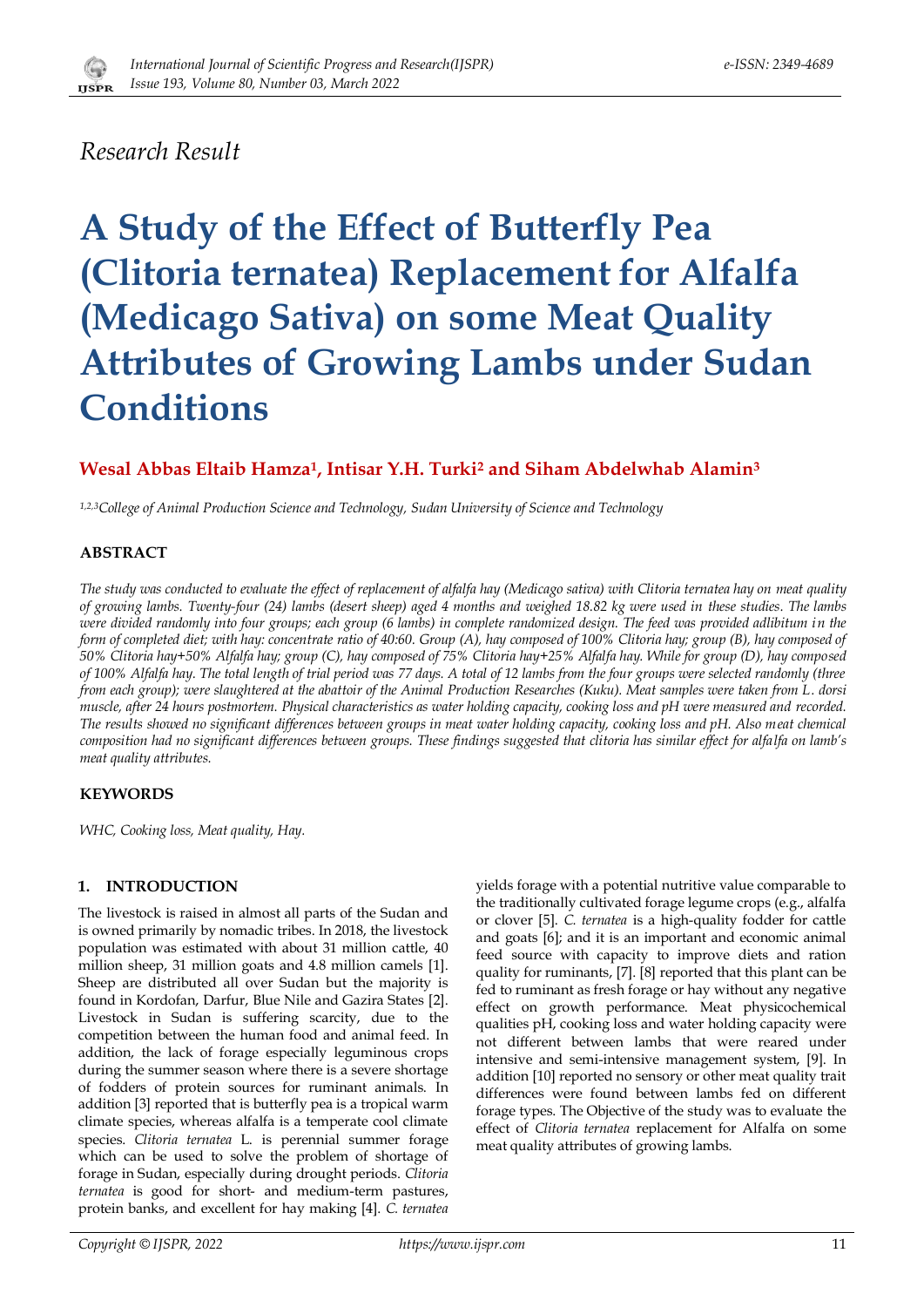## **2. METHODOLOGICAL & EXPERIMENTAL PROGRAM**

 $\mathbb{C}$ 

The study was conducted during the period from 16/10/2019 to 2/1/2020 at the research farm of the college's campus (Veterinary Medicine; Animal Production Science and Technology) (KUKU complex), Sudan University of Science and Technology. Twenty-four (24) lambs (male) of Sudanese desert sheep were used in this experiment, with average weights 18.82± 1.67 kg and aged 4 months. All animals were treated with the necessary medication against external and internal parasites. The animals were ear tagged, weighed and divided into four groups. A completely randomized design (CRD) of four treatments and six lambs (replications) per treatment were used. The trial period was 77 days, the first 14 days for adaptation of animals for diet and 63 days for data collection. The feed was provided *adlibitum* in the form of completed diet; with hay: concentrate ratio of 40:60. The diets were offered once a day, at 9:00 am. The hay of clitoria and alfalfa were dried under shade, then grinding before mixing with others ingredients. For group (A), hay composed of 100% *Clitoria ternatea*; group (B), hay composed of 50% *Clitoria ternatea* +50% alfalfa; group (C): hay composed of 75% *Clitoria ternatea*+ 25% alfalfa; group (D): hay composed of 100% alfalfa, table (1).

| Ingredients (%)                         | <b>Ration A</b> | <b>Ration B</b> | <b>Ration C</b> | <b>Ration D</b> |
|-----------------------------------------|-----------------|-----------------|-----------------|-----------------|
| Sorghum                                 | 38.00           | 38.00           | 38.00           | 38.00           |
| Wheat bran                              | 7.00            | 7.00            | 7.00            | 7.00            |
| Groundnut cake                          | 4.00            | 4.00            | 4.00            | 4.00            |
| <b>Molasses</b>                         | 9.00            | 9.00            | 9.00            | 9.00            |
| Clitoria ternatea hay meal              | 40              |                 | -               |                 |
| Hay mixture<br>(50%Clitoria+50%Alfala)  |                 | 40              |                 |                 |
| Hay mixture<br>(75%Clitoria+25%Alfalfa) |                 |                 | 40              |                 |
| Alfalfa hay meal                        |                 |                 |                 | 40              |
| Salt                                    | 1.00            | 1.00            | 1.00            | 1.00            |
| Lime stone                              | 1.00            | 1.00            | 1.00            | 1.00            |
| Total                                   | 100%            | 100%            | 100%            | 100%            |

| Table (1): Ingredients of experimental diets $(\%)$ |
|-----------------------------------------------------|
|-----------------------------------------------------|

#### **2.1. Slaughter procedure and experiment samples:**

A total of 12 lambs from the four groups were selected randomly (three of each group); and destined for slaughter. Lambs offered water but not feed for 12 hours before slaughter. The lambs were weighed before slaughter, at the abattoir of the Animal Production Researches (Kuku); then bleed for 10-15 minutes and skinned; then evisceration was performed. Meat samples were taken from *L. dorsi* muscle, after 24 hours postmortem (after chilling for 24 hours at 4°C) to measure some meat quality attributes.

#### **2.2. Phsyo-chemical properties: -**

#### **2.2.1. pH determination**:

For pH determination, 10 gram of meat sample was placed in a blender jar, and 100 ml of distilled water were added. The mixture was blended at high speed for one minute. The pH of mixture was measured using a pH- meter.

#### **2.2.2. Water holding capacity:**

A sample (one gram) was minced, then placed on humidified filter paper and pressed between two Plexiglas plates for 2 minutes at 25 kg load. Meat and moisture areas were measured with a compensating Plano–meter, the resulting areas covered by the meat and moisture were used to calculate a ratio of water holding capacity of meat.

A larger ratio indicates a decrease in water holding capacity (W.H.C.) [11].

| $W.H.C =$ | loose water area -meat film area |  |  |
|-----------|----------------------------------|--|--|
|           | Meat film area                   |  |  |

**2.2.3. Cooking loss determination:** Samples were cooked in the water bath at 80˚c for 90 minutes, samples weighed before and after cooking. Cooking loss was determined as the loss in weight during cooking and expressed as a percentage of precooking weight [11]

|--|

**2.3. Chemical analysis:** Determination of moisture, protein, fat (ether extract) and ash percentages of meat samples were performed according to [12] methods.

**2.4. Statistical Analysis:** Data collected were presented as mean± standard deviation and were analyzed using SPSS (Version 17.0) (2008) computer software program as one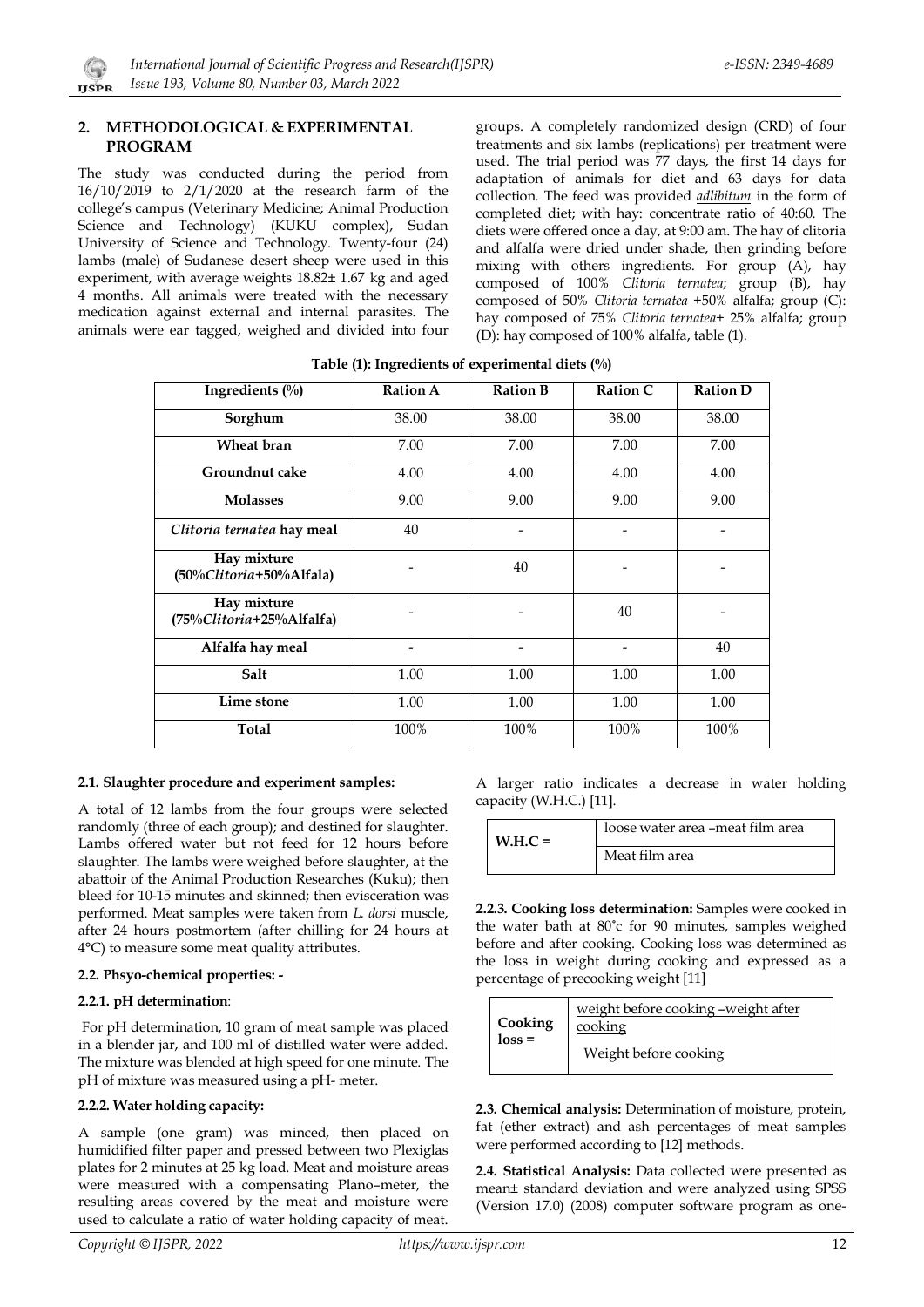way analysis of variance (ANOVA), treatment means were separated by the least significant difference (LSD) method.

# **3. RESULTS**

## **3.1. Phsyo chemical properties: -**

#### **3.1.1. Meat pH**:

The pH values were 5.81±0.08, 5.51±0.44, 5.87±0.05 and 5.78±0.07, for group A, B, C and D, respectively; with no significant differences (p>0.05) between mentioned groups (table 2).

#### **Table 2 It shows the physical characteristics of growing lambs' meat:**

| Group | <b>WHC</b>      | Cooking<br>loss  | pH              |
|-------|-----------------|------------------|-----------------|
| A     | $2.40 \pm 0.33$ | $35.24 \pm 1.71$ | $5.81 \pm 0.08$ |
| B     | $2.28 \pm 0.15$ | 34.56±1.26       | $5.51 \pm 0.44$ |
| C     | $2.71 \pm 0.26$ | $37.02 \pm 0.77$ | $5.87 \pm 0.05$ |
| D     | $2.53 \pm 0.30$ | $35.89\pm1.62$   | $5.78 \pm 0.07$ |
| Sig   | Ns              | Ns               | Ns              |

NS= No significant difference., WHC= water holding capacity

# **3.1.2. Water holding capacity (WHC):**

The results showed no significant differences (p>0.05) between groups in water holding capacity (WHC). The highest value was recorded by group B (2.28±0.15), and lowest was obtained by group C (2.71±0.26), (table 2).

## **3.1.3. Cooking loss:**

The result recorded no significant differences (p>0.05) between groups, in cooking loss. The highest cooking loss in meat was recorded by group C (37.02±0.77), while the lowest value was recorded by group B (34.56±1.26).

# **3.2. Chemical analysis:**

Data presented in table (3) showed the proximate analysis of the *longismus dorsi* muscle of the slaughtered lambs fed on different levels of *Clitoria ternatea* hay, The values of moisture, protein, fat and ash percentage of the meat obtained from experimental lambs were similar and no significant differences (p>0.05) were found.

The Moisture percentages ranged from (73.41±0.66) to (74.24±0.59). Protein content ranged between (20.63±0.25) and (21.00±0.18). Meat fat % values were ranged between (1.81±0.11) and 2.06±0.26). Ash percentage ranged between 1.06±0.08 and 1.15±0.05.

| Table (3): Meat chemical composition of slaughtered lambs in experimental groups: - |  |  |
|-------------------------------------------------------------------------------------|--|--|
|                                                                                     |  |  |

| Composition<br>$\frac{0}{0}$   | Group(A)         | Group(B)         | Group(C)         | Group(D)         | <b>Sig</b> |
|--------------------------------|------------------|------------------|------------------|------------------|------------|
| Moisture                       | 73.84±0.09       | $73.62 \pm 0.30$ | $73.41 \pm 0.66$ | 74.24±0.59       | <b>NS</b>  |
| Protein                        | $20.83 \pm 0.04$ | $21.00 \pm 0.18$ | $20.99 \pm 0.37$ | $20.63 \pm 0.25$ | NS.        |
| Fat                            | 1.86±0.04        | $1.98 \pm 0.12$  | $2.06 \pm 0.26$  | $1.81 \pm 0.11$  | NS         |
| Ash                            | $1.13 \pm 0.01$  | $1.13 \pm 0.03$  | $1.15 \pm 0.05$  | $1.06 \pm 0.08$  | NS.        |
| NS= No significant difference. |                  |                  |                  |                  |            |

# **4. DISCUSSION**

pH values were agreed with [13], who reported that there was no significant difference in pH (1and 24 h) between groups fed different diets. This present result of pH was within the range of normal sheep meat pH. This was agreed with [14] and [15], who reported that the pH values should range from 5.5 to 5.8 at 24 hours after slaughter. The highest value in water holding capacity (WHC) was recorded by group B and lowest was obtained by group C. This variation may be due to the associated effect of pH on WHC. In this study the pH was lower in group B and higher in group C. This was agreed with [9], who recorded the pH of meat influences the WHC. The lesser of pH raised the meat WHC, and higher WHC of meat generally reduces the cooking loss. The highest cooking loss in meat was recorded by group C, while the lowest value was recorded by group; this result may be due to higher WHC in group B than group C. This was justifying by [9], who reported the meat with high WHC will hold more water that had resulting in low cooking loss. Also, this result of no significant differences between groups in cooking loss of meat; this result was matched with [13], who recorded dietary feeding systems did not have any influence on the

cooking loss of lamb meat. Also, this result is in the same line with [16] who reported that dietary feeding did not influence cooking loss in chevon.

The Moisture percentages approximately similar to [17] and [18] whose recorded that the moisture percentages in meat were 75% and 75.6±0.45. Same results was obtained by [19] who recorded moisture of (74.14%) in meat, also [20] signed (74.02±0.18) percent moisture in meat. Protein content was higher than that of [17], [19] who recorded (18.05%) meat protein content and [20] who stated value of meat protein of (19.08±0.10) percent. But it was similar to the finding by [18] of 20.6±0.23 Percent protein content in meat.

Meat fat % was higher than the result obtained by [18] of  $(1.20\pm0.09)$  fat % in meat ; but was lower than [17]  $(2.5\%)$ and [20] of (4.97±0.28) meat fat% .A similar results to present study was recorded by [19] who found that the fat % was (2.08%). Ash percentages was lower than that of [19]  $(4.48\%)$ ; and similar to that obtained by [18]  $(1.02\pm0.02)$  and [20] (1.12±0.01).